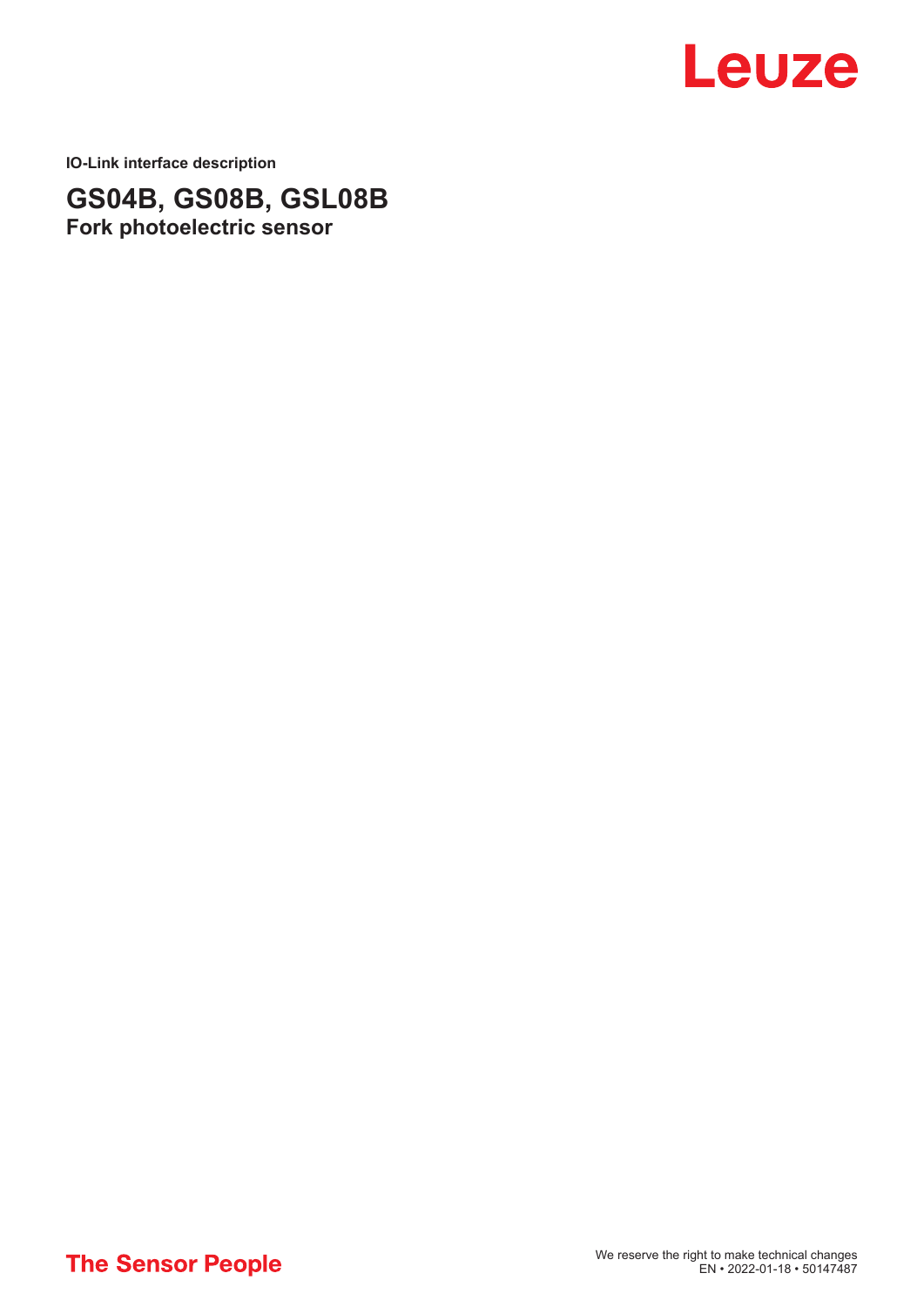© 2022 Leuze electronic GmbH + Co. KG In der Braike 1 73277 Owen / Germany Phone: +49 7021 573-0 Fax: +49 7021 573-199 www.leuze.com info@leuze.com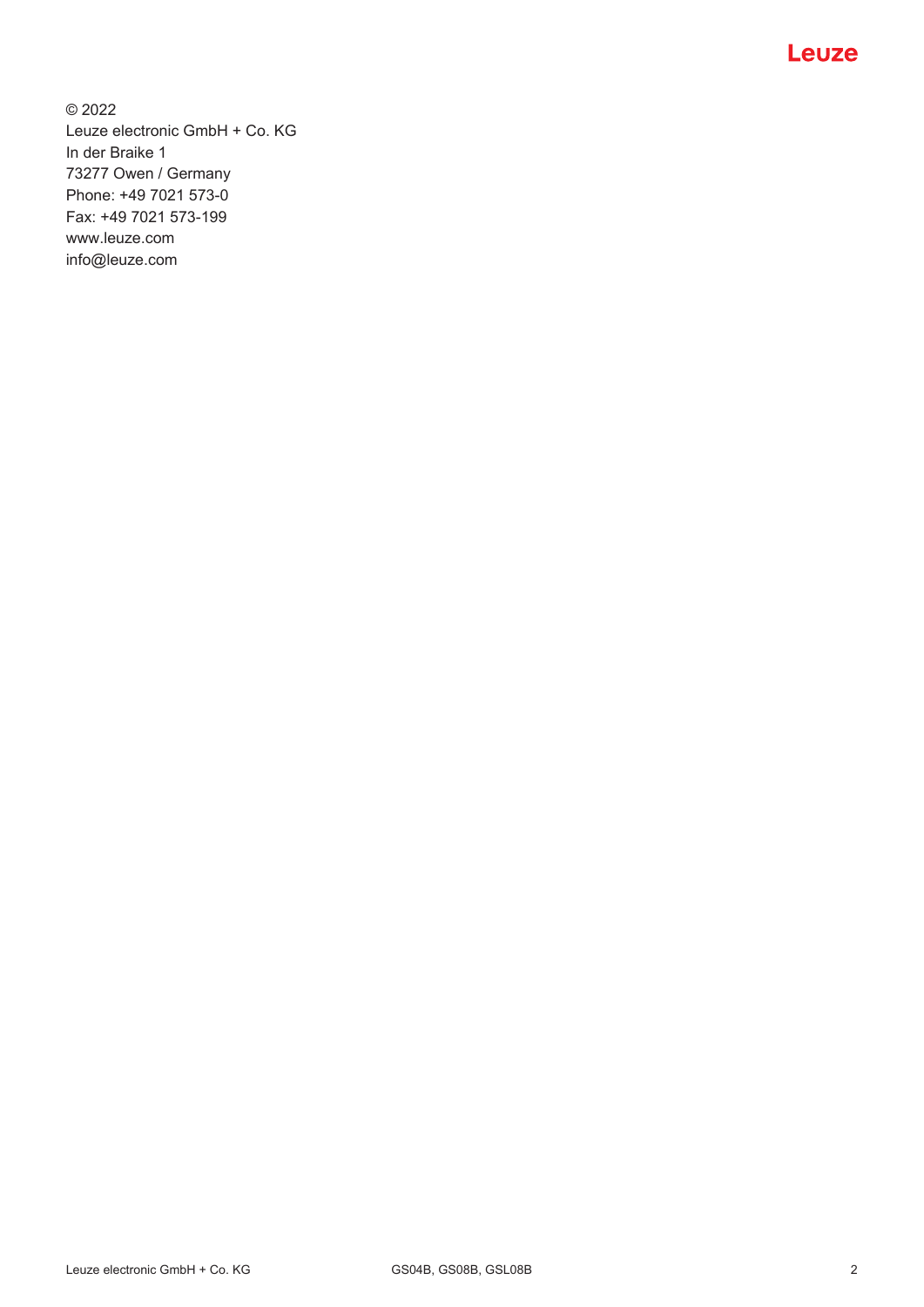# Leuze

|                | 1.3 |  |  |  |  |  |
|----------------|-----|--|--|--|--|--|
|                |     |  |  |  |  |  |
| 2 <sup>1</sup> |     |  |  |  |  |  |
| $3^{\circ}$    |     |  |  |  |  |  |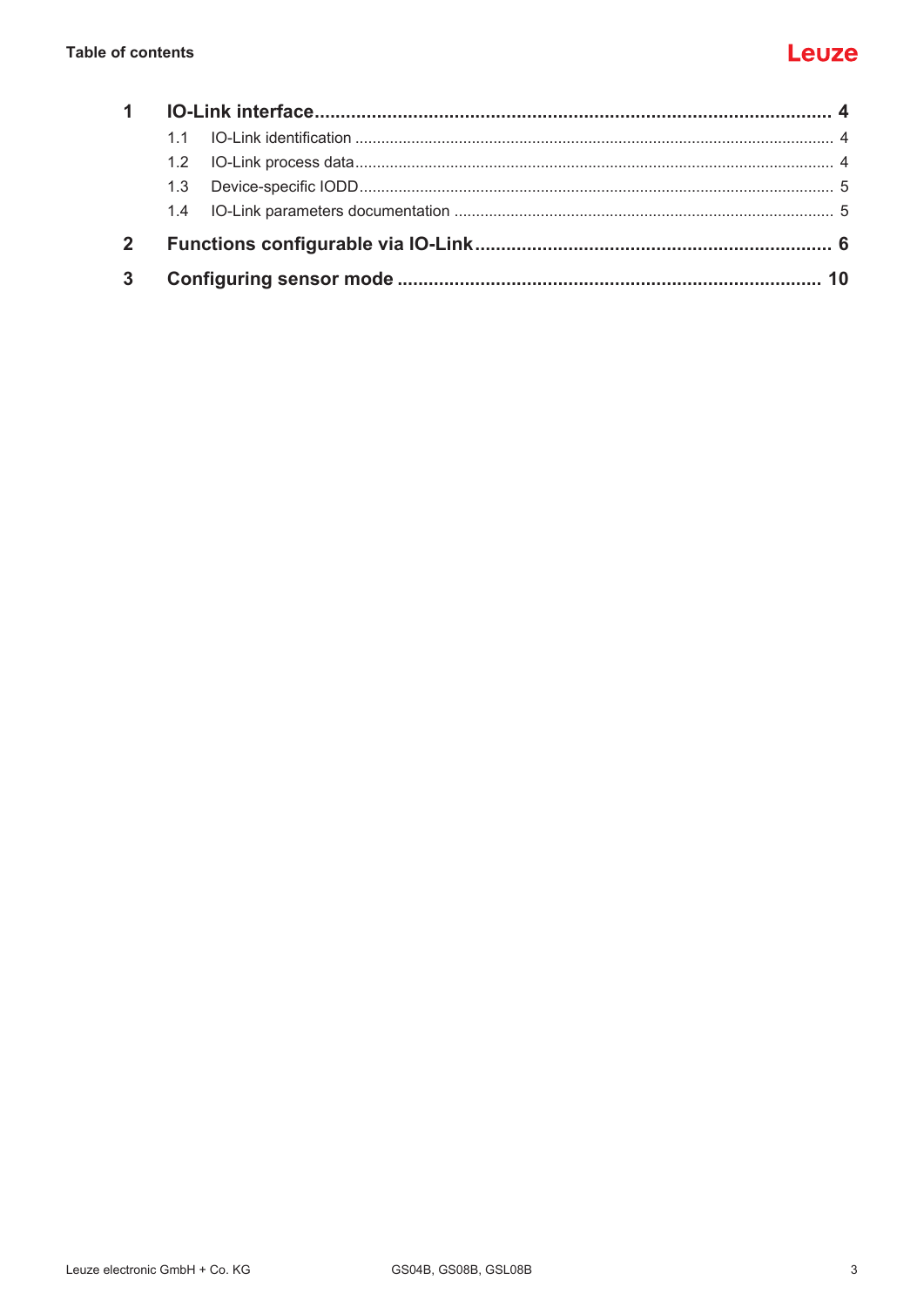

## **1 IO-Link interface**

<span id="page-3-0"></span>Sensors in the GSL04B/... , GS08B/... and GSL08B/... variant have a IO-Link interface. The IO-Link interface is available on pin 4 in accordance with specification 1.1.2 (July 2013). You can easily, quickly and economically configure the devices via the IO-Link interface. Furthermore, the sensor transmits the process data via the IO-Link interface and makes diagnostic information available through it.

## **1.1 IO-Link identification**

<span id="page-3-1"></span>

| <b>VendorID dec/hex</b> | DeviceID dec/hex | <b>Device</b>                                                                         |
|-------------------------|------------------|---------------------------------------------------------------------------------------|
| 338/0x152               | 2522/0x0009DA    | GSL04B/1.1-30-M8.3<br>GSL04B/1.1-50-M8.3<br>GSL04B/1.1-80-M8.3<br>GSL04B/1.1-120-M8.3 |
|                         | 2523/0x0009DB    | GS08B/1.1-30-M8.3<br>GS08B/1.1-50-M8.3<br>GS08B/1.1-80-M8.3                           |
|                         | 2524/0x0009DC    | GSL08B/1.1-30-M8.3<br>GSL08B/1.1-50-M8.3<br>GSL08B/1.1-80-M8.3<br>GSL08B/1.1-120-M8.3 |
|                         | 2525/0x0009DD    | GS08B/1.1-120-M8.3                                                                    |
|                         | $\cdots$         | $\cdots$                                                                              |

Please refer to the respective product data sheet for the identification data of other IO-Link devices.

### **1.2 IO-Link process data**

### <span id="page-3-2"></span>**Device input data (PDOut – 1-bit data length)**

| Data bit                | <b>Assignment</b> | <b>Meaning</b> |
|-------------------------|-------------------|----------------|
| 0                       | Not assigned      | Free           |
| $\vert$ 1               | Not assigned      | Free           |
| $\overline{\mathbf{2}}$ | Not assigned      | Free           |
| $\overline{3}$          | Not assigned      | Free           |
| 4                       | Not assigned      | Free           |
| 5                       | Not assigned      | Free           |
| $\vert 6$               | Not assigned      | Free           |
| $\overline{7}$          | Not assigned      | Free           |

#### **Device output data (PDIn – 16-bit data length)**

| Data bit | <b>Assignment</b> | <b>Meaning</b>                                                                               |
|----------|-------------------|----------------------------------------------------------------------------------------------|
| 0        | Switching state   | Current state of the switching output.                                                       |
|          |                   | 0: Not active (switching output to low or 0V)<br>1: Active (switching output to high or 24V) |
|          | Not assigned      | Free                                                                                         |
|          | Stability         | Assessment of the current function reserve of the device.                                    |
|          |                   | 0: OK – function reserve sufficient<br>1: Not OK – function reserve no longer sufficient     |
|          | Not assigned      | Free                                                                                         |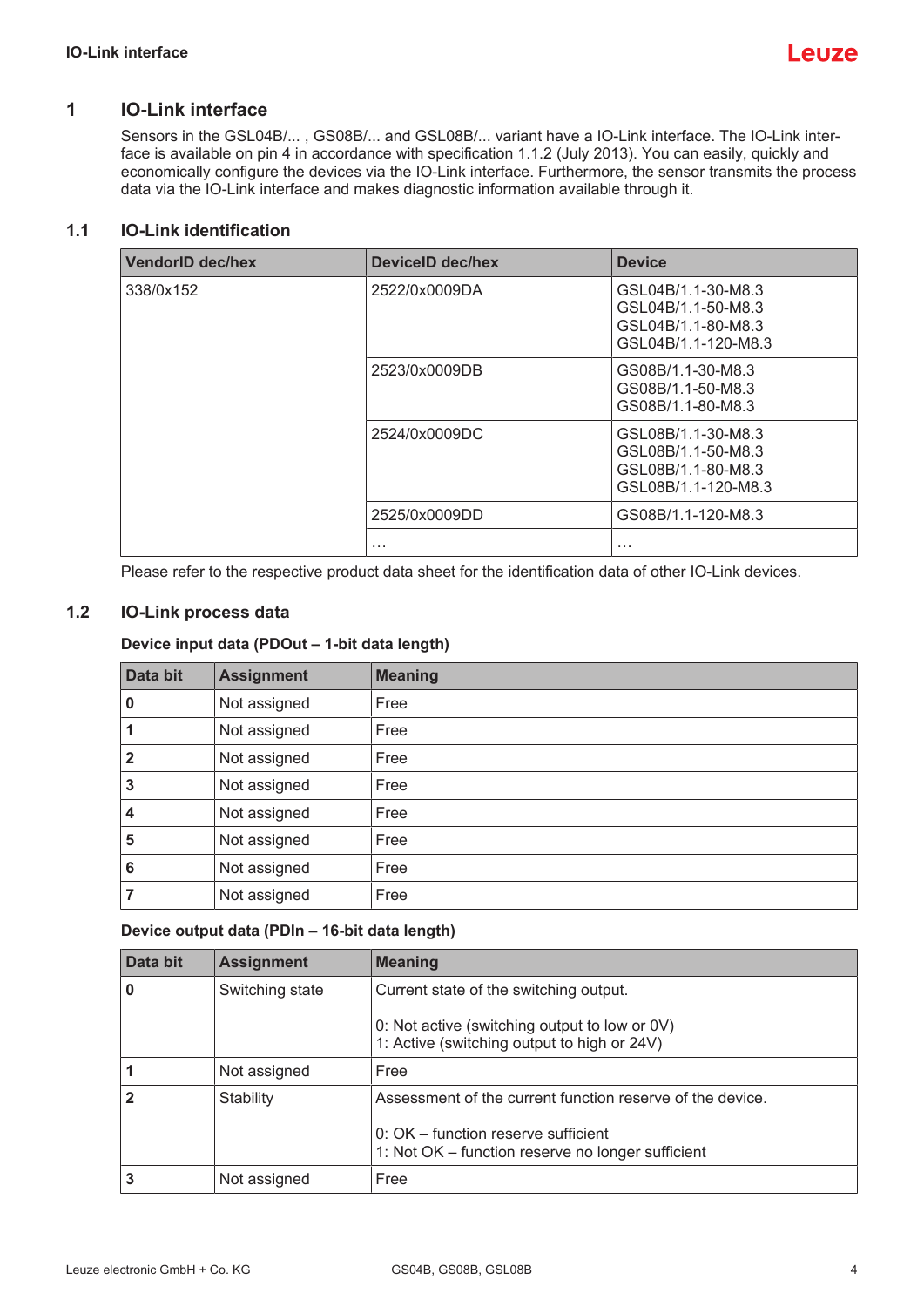| Data bit        | <b>Assignment</b> | <b>Meaning</b>                                                                                                                                                                                                                                                                                                                    |
|-----------------|-------------------|-----------------------------------------------------------------------------------------------------------------------------------------------------------------------------------------------------------------------------------------------------------------------------------------------------------------------------------|
| 4               | Measurement value | Describes the degree of damping of the light path.                                                                                                                                                                                                                                                                                |
|                 |                   | If objects are located in the light beam, the measurement value de-<br>creases depending on the occlusion and transmission of the object.                                                                                                                                                                                         |
|                 |                   | Value range 0113%                                                                                                                                                                                                                                                                                                                 |
|                 |                   | If the light path is free and the optics are not soiled, the measurement<br>value in Standard sensor mode is 100%. In Power sensor mode, the<br>measurement value with free light path is higher than 100%; in Preci-<br>sion sensor mode, the measurement value is lower than 100% (see<br>chapter 3 "Configuring sensor mode"). |
| 5               | Not assigned      | Free                                                                                                                                                                                                                                                                                                                              |
| $6\phantom{1}6$ | Not assigned      | Free                                                                                                                                                                                                                                                                                                                              |
| 7               | Not assigned      | Free                                                                                                                                                                                                                                                                                                                              |

### **1.3 Device-specific IODD**

<span id="page-4-0"></span>At **[www.leuze.com](http://www.leuze.com)** in the download area for IO-Link sensors you will find the IODD zip file with all data required for the installation.

On the IODDfinder platform (https://ioddfinder.io-link.com/#/), a central cross-manufacturer database, you can also find the description files (IODDs) of the IO-Link sensors.

## **1.4 IO-Link parameters documentation**

<span id="page-4-1"></span>The complete description of the IO-Link parameters can be found in the \*.html files. Double-click on a language variant in the directory containing the extracted files:

- German: \*IODD\*-de.html
- English: \*IODD\*-en.html

If the html file within the ZIP archive is opened, the image files are not displayed.

Ä Extract the ZIP file first.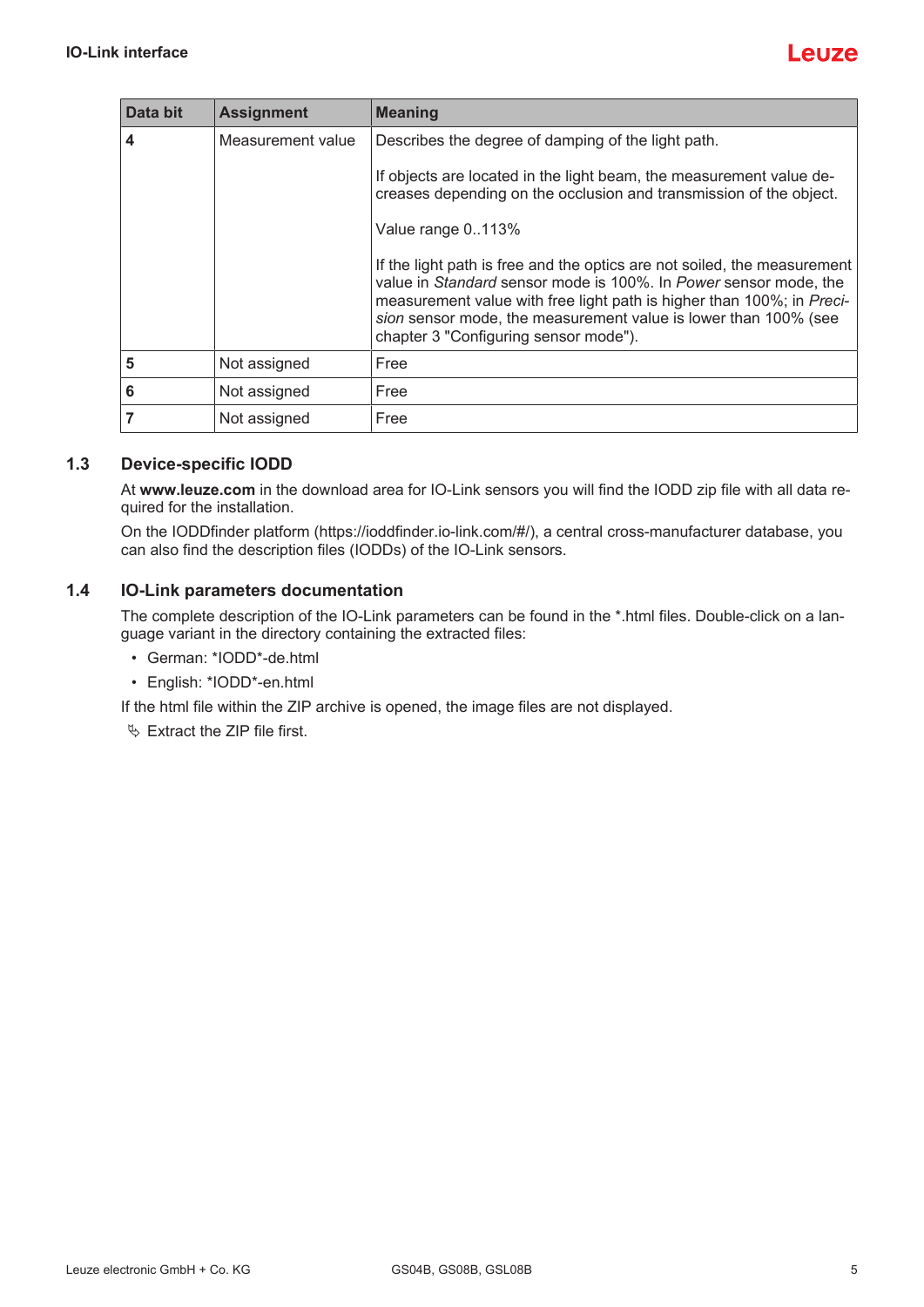## **2 Functions configurable via IO-Link**

<span id="page-5-0"></span>PC configuration and visualization is performed comfortably with the USB-IO-Link Master SET US2-IL1.1 (part no. 50121098) and the *Sensor Studio* configuration software (in the download area of the sensor at **[www.leuze.com](http://www.leuze.com)**).

#### **System commands**

| <b>NOTICE</b>                                        |
|------------------------------------------------------|
| The system commands trigger an action in the device. |

| Parame-<br>ter    | <b>Index</b>   | Sub-<br>index  | <b>Data</b><br>type,<br>octets | Ac-<br><b>cess</b> | <b>Value</b><br>range                                                         | De-<br>fault                                                                                                                                                                                                                                                                                                   | <b>Explanation</b>                                                                                                                                                                                                                                                                                                                                                                                       | <b>Available</b><br>in follow-<br>ing de-<br>vices |
|-------------------|----------------|----------------|--------------------------------|--------------------|-------------------------------------------------------------------------------|----------------------------------------------------------------------------------------------------------------------------------------------------------------------------------------------------------------------------------------------------------------------------------------------------------------|----------------------------------------------------------------------------------------------------------------------------------------------------------------------------------------------------------------------------------------------------------------------------------------------------------------------------------------------------------------------------------------------------------|----------------------------------------------------|
| System<br>command | $\overline{2}$ | $\mathbf 0$    | Ulnte-<br>gerT, 1              | <b>WO</b>          | 64, 65,<br>67, 68,<br>71, 72,<br>79, 130,<br>160,<br>163,<br>164,<br>165, 166 |                                                                                                                                                                                                                                                                                                                | 64: Execute teach<br>65: Single-value teach<br>67: Two-value teach,<br>teach point 1<br>68: Two-value teach,<br>teach point 2<br>71: Start dynamic teach<br>72: Stop dynamic teach<br>79: Cancel teach<br>130: Reset factory<br>settings<br>160: Accept local settings<br>163: Reset diagnostic<br>information<br>164: Laser deactivation<br>165: Laser activation<br>166: Laser single mea-<br>surement | GSL04B/,<br>GSL08B/                                |
| System<br>command | $\overline{2}$ | $\overline{0}$ | UInte-<br>gerT, 1              | <b>WO</b>          | 64, 65,<br>67, 68,<br>71, 72,<br>79, 130,<br>160, 163                         | 64: Execute teach<br>65: Single-value teach<br>67: Two-value teach,<br>teach point 1<br>68: Two-value teach,<br>teach point 2<br>71: Start dynamic teach<br>72: Stop dynamic teach<br>79: Cancel teach<br>130: Reset factory<br>settings<br>160: Accept local settings<br>163: Reset diagnostic<br>information |                                                                                                                                                                                                                                                                                                                                                                                                          | GS08B/                                             |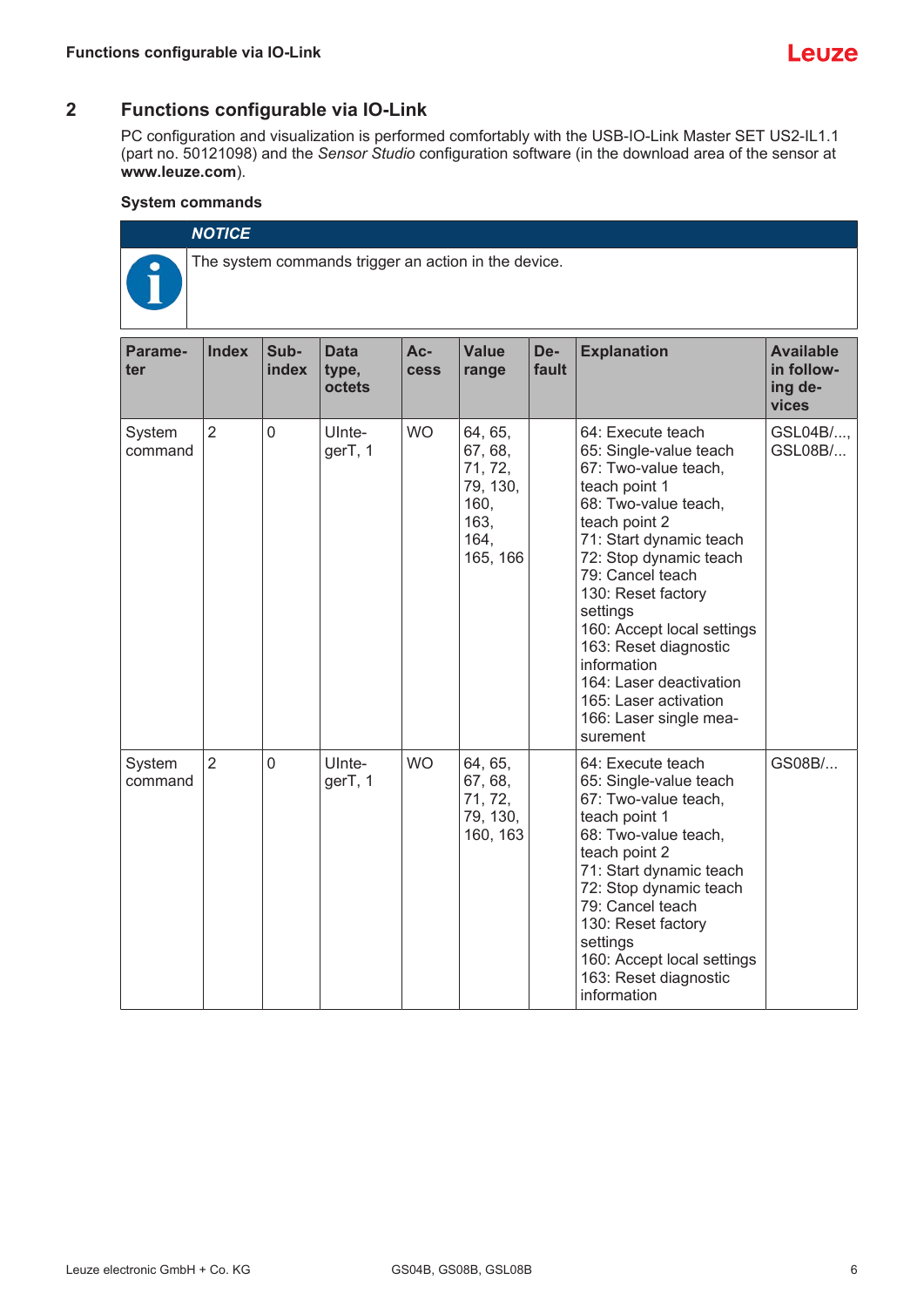# **General configuration**

| Parame-<br>ter                   | <b>Index</b> | Sub-<br>index | <b>Data</b><br>type,<br>octets | Ac-<br><b>Cess</b> | <b>Value</b><br>range | De-<br>fault        | <b>Explanation</b>                                                                                                                                                              | <b>Available</b><br>in<br>following<br>devices |
|----------------------------------|--------------|---------------|--------------------------------|--------------------|-----------------------|---------------------|---------------------------------------------------------------------------------------------------------------------------------------------------------------------------------|------------------------------------------------|
| Device<br>Access<br>Locks        | 12           | $\mathbf 0$   | UInte-<br>gerT, 2              | <b>RW</b>          | 0, 8                  | $\mathbf 0$         | 0: Potentiometer not<br>disabled<br>8: Potentiometer disabled                                                                                                                   | GSL04B/,<br>GSL08B/,<br>GS08B/                 |
| Setpoint                         | 60           | $\mathbf 0$   | UInte-<br>gerT,4               | <b>RW</b>          | 488                   | 50                  | Configured threshold<br>value for switching output.<br>The value range is device<br>dependent.                                                                                  | GSL04B/,<br>GSL08B/,<br>GS08B/                 |
| Logic<br>switching<br>output     | 61           | $\mathbf 0$   | UInte-<br>gerT,4               | <b>RW</b>          | 0, 1                  | 0                   | Configuration of switching<br>output logic.<br>0: Dark switching<br>1: Light switching<br>In the factory setting, the<br>switching output is config-<br>ured as dark switching. | GSL04B/,<br>GSL08B/,<br>GS08B/                 |
| Device<br>Adjust-<br>ment        | 65           | $\mathbf 0$   | UInte-<br>gerT, 1              | <b>RW</b>          | 0, 1                  | $\mathbf{1}$        | Selection of device con-<br>figuration - local by<br>means of potentiometer<br>or remote via IO-Link in-<br>terface.<br>0: Remote<br>1: Local                                   | GSL04B/,<br>GSL08B/,<br>GS08B/                 |
| On delay<br>switching<br>output  | 66           | $\mathbf 0$   | UInte-<br>gerT, 2              | <b>RW</b>          | 0<br>10000            | $\mathbf 0$         | Activation of switching de-<br>lay for switch-on delay.<br>Definition of time base in<br>1 ms increments, config-<br>urable from 0 ms to<br>10,000 ms.                          | GSL04B/,<br>GSL08B/,<br>GS08B/                 |
| Off delay<br>switching<br>output | 67           | 0             | UInte-<br>gerT, 2              | <b>RW</b>          | 0<br>10000            | $\mathsf{O}\xspace$ | Activation of switching de-<br>lay for switch-off delay.<br>Definition of time base in<br>1 ms increments, config-<br>urable from 0 ms to<br>10,000 ms.                         | GSL04B/,<br>GSL08B/,<br>GS08B/                 |
| Switching<br>output              | 70           | $\mathbf 0$   | UInte-<br>gerT, 1              | <b>RW</b>          | 0, 1, 2               | $\pmb{0}$           | Configuration of switching<br>output polarity.<br>0: Push-pull<br>1: NPN<br>2:PNP<br>In the factory setting, the<br>switching output is config-<br>ured as push-pull.           | GSL04B/,<br>GSL08B/,<br>GS08B/                 |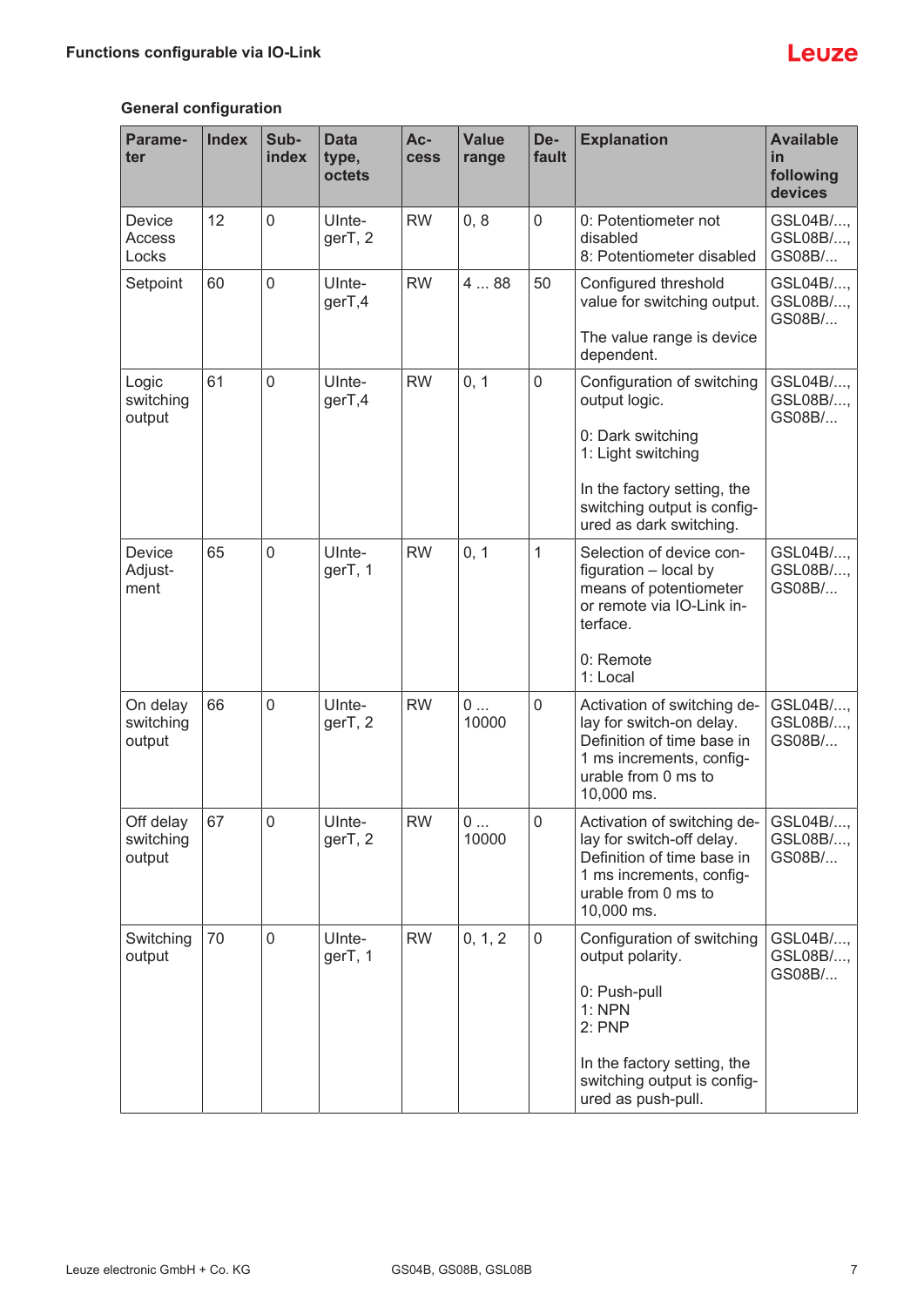# Leuze

| Parame-<br>ter     | <b>Index</b> | Sub-<br>index  | <b>Data</b><br>type,<br>octets | Ac-<br><b>Cess</b> | <b>Value</b><br>range | De-<br>fault | <b>Explanation</b>                                                                                                                                                                                                                                                                                                                                                              | <b>Available</b><br>in<br>following<br>devices |
|--------------------|--------------|----------------|--------------------------------|--------------------|-----------------------|--------------|---------------------------------------------------------------------------------------------------------------------------------------------------------------------------------------------------------------------------------------------------------------------------------------------------------------------------------------------------------------------------------|------------------------------------------------|
| Sensor<br>mode     | 73           | $\overline{0}$ | UInte-<br>gerT, 1              | <b>RW</b>          | 0, 1, 2, 3   0        |              | Configuration of the sen-<br>sor mode. The device al-<br>lows the configuration of 4<br>different sensor modes:<br>0: Standard<br>1: Precision<br>2: Power<br>3: Speed<br>In the factory setting, the<br>Standard sensor mode is<br>configured.<br>For details on the differ-<br>ences between the indi-<br>vidual sensor modes, see<br>chapter 3 "Configuring<br>sensor mode". | GSL04B/,<br>GSL08B/,<br>GS08B/                 |
| Switch-<br>counter | 85           | $\overline{0}$ | UInte-<br>gerT, 4              | <b>RO</b>          | 0429<br>4967295       |              | Object counter: The de-<br>vice has an internal,<br>volatile object counter.<br>This counts the switching<br>events and can be freely<br>read out, edited and re-<br>set. This function enables<br>a simple validation of the<br>process. As soon as the<br>object counter has<br>reached the maximum<br>end value, the count<br>process starts over again<br>at $0.$           | GSL04B/,<br>GSL08B/,<br>GS08B/                 |
| Tempera-<br>ture   | 86           | $\mathbf 0$    | IntegerT,<br>2                 | <b>RO</b>          |                       |              | The device is equipped<br>with an integrated temper-<br>ature sensor for transmit-<br>ting the internal tempera-<br>ture in increments of<br>1 °Celsius.                                                                                                                                                                                                                        | GSL04B/,<br>GSL08B/,<br>GS08B/                 |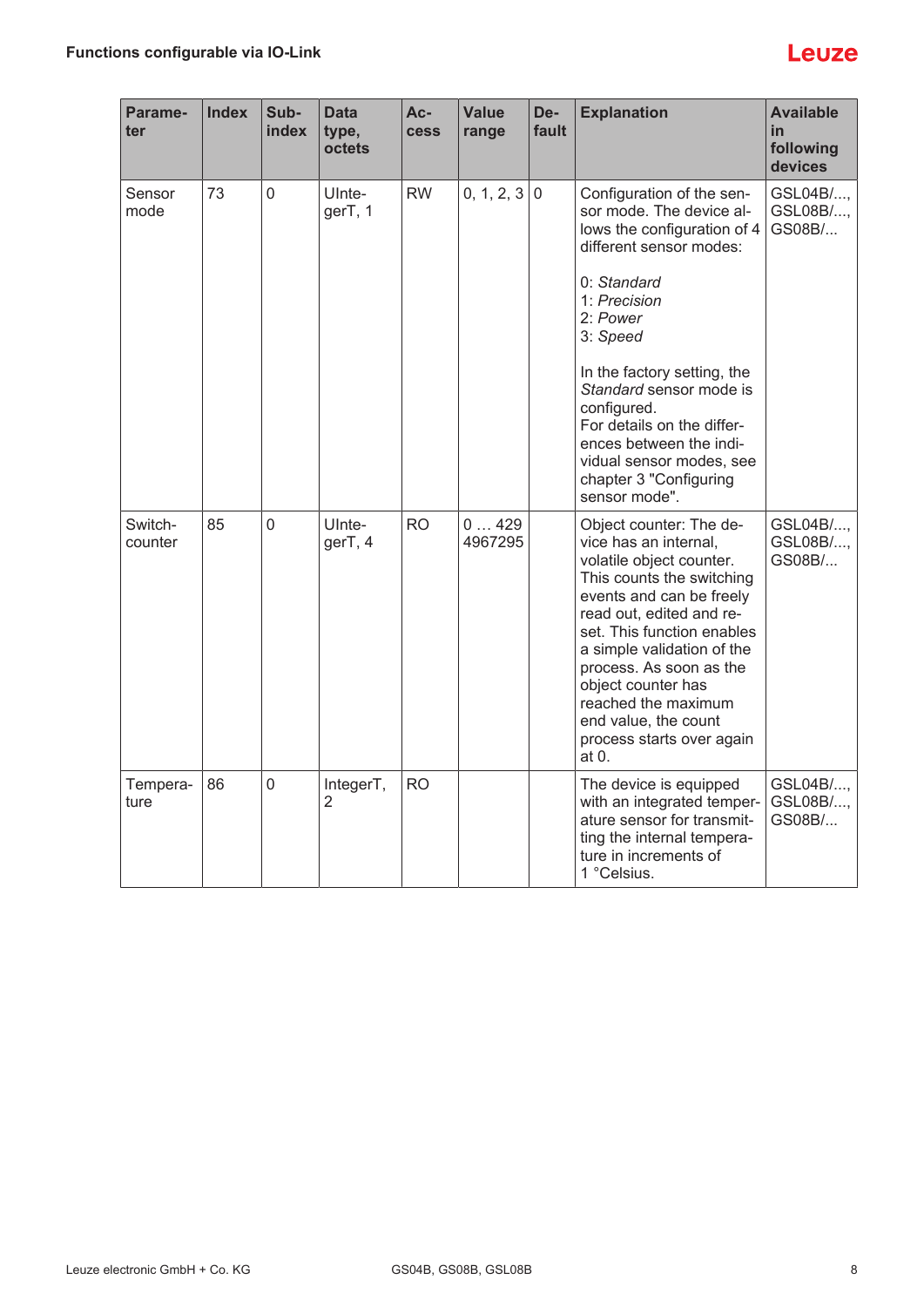| Parame-<br>ter               | <b>Index</b> | Sub-<br>index  | <b>Data</b><br>type,<br>octets | $Ac-$<br><b>Cess</b> | <b>Value</b><br>range | De-<br>fault | <b>Explanation</b>                                                                                                                                                                                                                                                                                                                                                                                                                                                     | <b>Available</b><br>in<br>following<br>devices |
|------------------------------|--------------|----------------|--------------------------------|----------------------|-----------------------|--------------|------------------------------------------------------------------------------------------------------------------------------------------------------------------------------------------------------------------------------------------------------------------------------------------------------------------------------------------------------------------------------------------------------------------------------------------------------------------------|------------------------------------------------|
| Teach-In<br>Quality          | 87           | $\mathbf 0$    | IntegerT,<br>1                 | <b>RO</b>            | 0, 1, 2, 3            |              | Current quality of the<br>teach-in.<br>0: Empty OK (Empty):<br>Corresponds to the "Un-<br>defined" state in the soft-<br>ware - after device<br>restart, the result of the<br>last teach event is no<br>longer known.<br>1: High OK (High): Teach<br>event performed, teach<br>successful.<br>2: Low not OK (Low):<br>Teach event performed,<br>teach may however be<br>unstable under certain cir-<br>cumstances.<br>3: Error not OK (Error):<br>Teach event aborted. | GSL04B/,<br>GSL08B/,<br>GS08B/                 |
| Sensibility<br><b>Switch</b> | 90           | $\overline{0}$ | UInte-<br>gerT, 1              | <b>RO</b>            |                       |              | Describes the position of<br>the potentiometer and<br>therefore the configured<br>sensitivity of the device.                                                                                                                                                                                                                                                                                                                                                           | GSL04B/<br>GSL08B/,<br>GS08B/                  |
| Logic<br>switching<br>output | 91           | $\overline{0}$ | UInte-<br>gerT, 1              | <b>RO</b>            | 0, 1                  |              | Switching output logic.<br>0: Light switching<br>1: Dark switching                                                                                                                                                                                                                                                                                                                                                                                                     | GSL04B/,<br>GSL08B/,<br>GS08B/                 |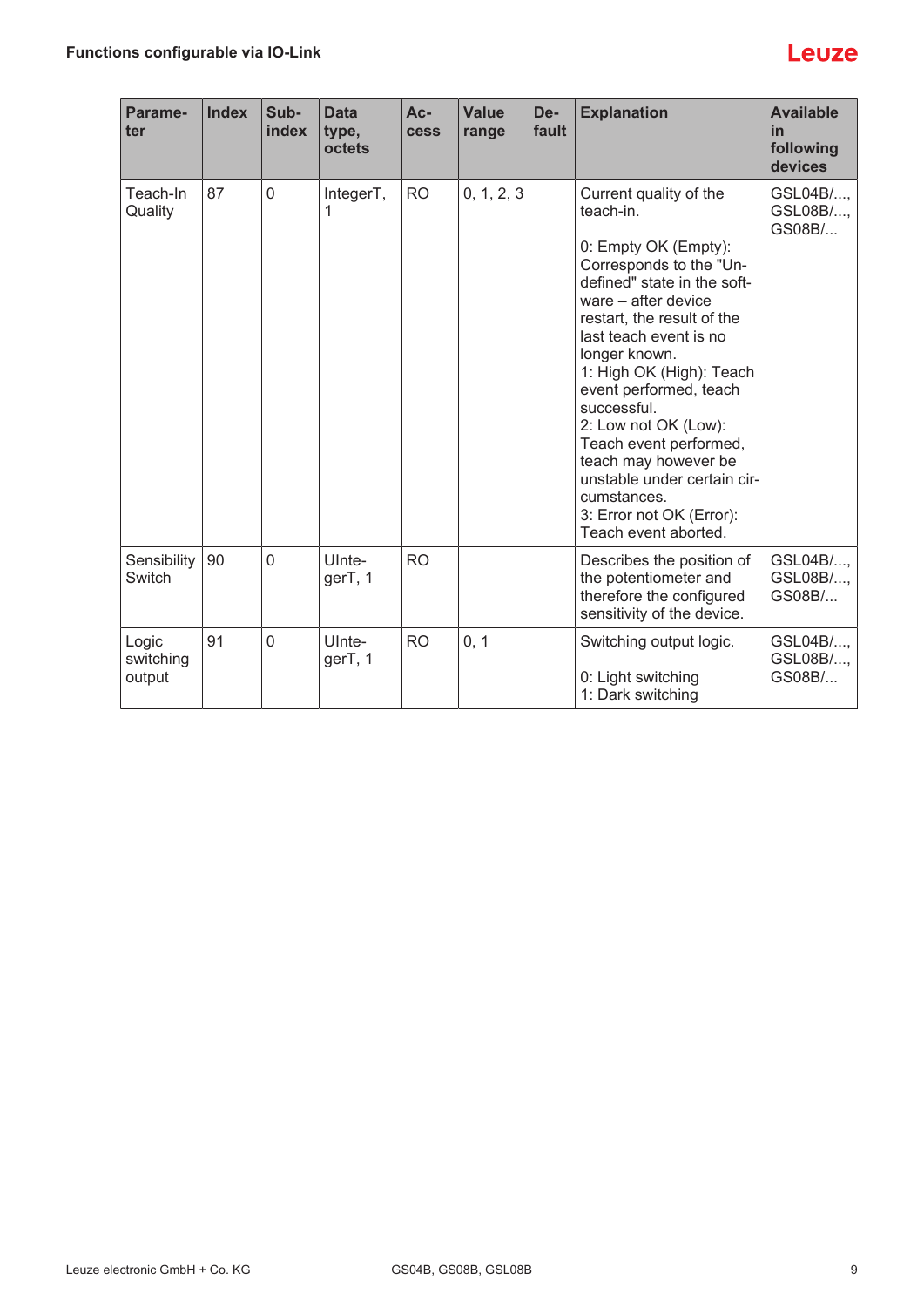# **3 Configuring sensor mode**

#### <span id="page-9-0"></span>**General description**

The fork sensors in the GSL04B/.., GSL/08B.. and GS08B/.. variant enable operation in various sensor modes by means of IO-Link. These sensor modes differ in terms of switching frequency, reproducibility and the smallest object they are able to detect. Depending on requirements, they can be implemented in various use cases and applications.

It is possible to choose between 4 different sensor modes, whereby the "Standard" sensor mode is the default factory setting.

#### **Changing current sensor mode**

In index 73, the desired sensor mode can be selected and activated by writing the values 0, 1, 2 or 3.

• 0: *Standard* sensor mode (factory setting, suitable for general applications)

|                     | <b>Switching frequency</b><br>[Hz] | <b>Reproducibility [mm]</b> | <b>Smallest detectable ob-</b><br>ject [mm] |
|---------------------|------------------------------------|-----------------------------|---------------------------------------------|
| <b>GSL04B/</b>      |                                    |                             |                                             |
| GSL04B/1.1-30-M8.3  | 5,000                              | 0.01                        | 0.05                                        |
| GSL04B/1.1-50-M8.3  | 5,000                              | 0.01                        | 0.05                                        |
| GSL04B/1.1-80-M8.3  | 5,000                              | 0.01                        | 0.05                                        |
| GSL04B/1.1-120-M8.3 | 5,000                              | 0.01                        | 0.1                                         |
| <b>GSL08B/</b>      |                                    |                             |                                             |
| GSL08B/1.1-30-M8.3  | 5,000                              | 0.01                        | 0.05                                        |
| GSL08B/1.1-50-M8.3  | 5,000                              | 0.01                        | 0.05                                        |
| GSL08B/1.1-80-M8.3  | 5,000                              | 0.01                        | 0.05                                        |
| GSL08B/1.1-120-M8.3 | 5,000                              | 0.01                        | 0.1                                         |
| GS08B/              |                                    |                             |                                             |
| GS08B/1.1-30-M8.3   | 5,000                              | 0.02                        | 0.3                                         |
| GS08B/1.1-50-M8.3   | 5,000                              | 0.02                        | 0.3                                         |
| GS08B/1.1-80-M8.3   | 5,000                              | 0.02                        | 0.3                                         |
| GS08B/1.1-120-M8.3  | 5,000                              | 0.02                        | 0.5                                         |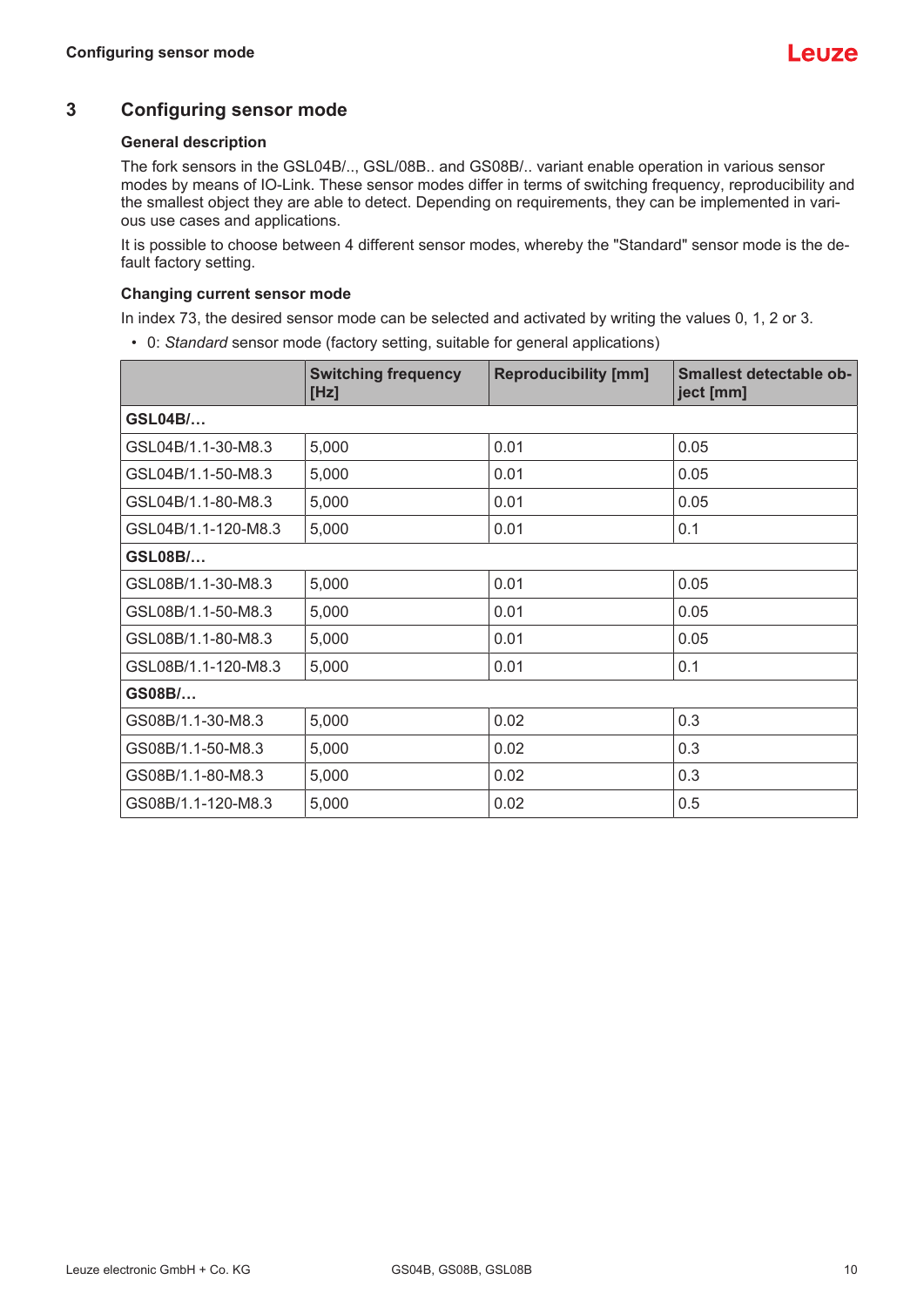• 1: *Precision* sensor mode (for detecting extremely small objects)

|                     | <b>Switching frequency</b><br>[Hz] | <b>Reproducibility [mm]</b> | Smallest detectable ob-<br>ject [mm] |
|---------------------|------------------------------------|-----------------------------|--------------------------------------|
| <b>GSL04B/</b>      |                                    |                             |                                      |
| GSL04B/1.1-30-M8.3  | 2,000                              | 0.01                        | 0.03                                 |
| GSL04B/1.1-50-M8.3  | 2,000                              | 0.01                        | 0.03                                 |
| GSL04B/1.1-80-M8.3  | 2,000                              | 0.01                        | 0.04                                 |
| GSL04B/1.1-120-M8.3 | 2,000                              | 0.01                        | 0.05                                 |
| <b>GSL08B/</b>      |                                    |                             |                                      |
| GSL08B/1.1-30-M8.3  | 2,000                              | 0.01                        | 0.03                                 |
| GSL08B/1.1-50-M8.3  | 2,000                              | 0.01                        | 0.03                                 |
| GSL08B/1.1-80-M8.3  | 2,000                              | 0.01                        | 0.04                                 |
| GSL08B/1.1-120-M8.3 | 2,000                              | 0.01                        | 0.05                                 |
| GS08B/              |                                    |                             |                                      |
| GS08B/1.1-30-M8.3   | 1,500                              | 0.02                        | 0.2                                  |
| GS08B/1.1-50-M8.3   | 1,500                              | 0.02                        | 0.2                                  |
| GS08B/1.1-80-M8.3   | 1,500                              | 0.02                        | 0.2                                  |
| GS08B/1.1-120-M8.3  | 1,500                              | 0.02                        | 0.3                                  |

• 2: *Power* sensor mode (increased function reserve for better insensitivity to soiling)

|                     | <b>Switching frequency</b><br>[Hz] | <b>Reproducibility [mm]</b> | <b>Smallest detectable ob-</b><br>ject [mm] |  |  |
|---------------------|------------------------------------|-----------------------------|---------------------------------------------|--|--|
| <b>GSL04B/</b>      |                                    |                             |                                             |  |  |
| GSL04B/1.1-30-M8.3  | 1,000                              | 0.015                       | 0.1                                         |  |  |
| GSL04B/1.1-50-M8.3  | 1,000                              | 0.015                       | 0.1                                         |  |  |
| GSL04B/1.1-80-M8.3  | 1,000                              | 0.015                       | 0.15                                        |  |  |
| GSL04B/1.1-120-M8.3 | 1,000                              | 0.015                       | 0.15                                        |  |  |
| <b>GSL08B/</b>      |                                    |                             |                                             |  |  |
| GSL08B/1.1-30-M8.3  | 1,000                              | 0.015                       | 0.1                                         |  |  |
| GSL08B/1.1-50-M8.3  | 1,000                              | 0.015                       | 0.1                                         |  |  |
| GSL08B/1.1-80-M8.3  | 1,000                              | 0.015                       | 0.15                                        |  |  |
| GSL08B/1.1-120-M8.3 | 1,000                              | 0.015                       | 0.15                                        |  |  |
| GS08B/              |                                    |                             |                                             |  |  |
| GS08B/1.1-30-M8.3   | 250                                | 0.02                        | 1                                           |  |  |
| GS08B/1.1-50-M8.3   | 250                                | 0.02                        | 1                                           |  |  |
| GS08B/1.1-80-M8.3   | 250                                | 0.02                        | 1                                           |  |  |
| GS08B/1.1-120-M8.3  | 250                                | 0.02                        | 1.5                                         |  |  |